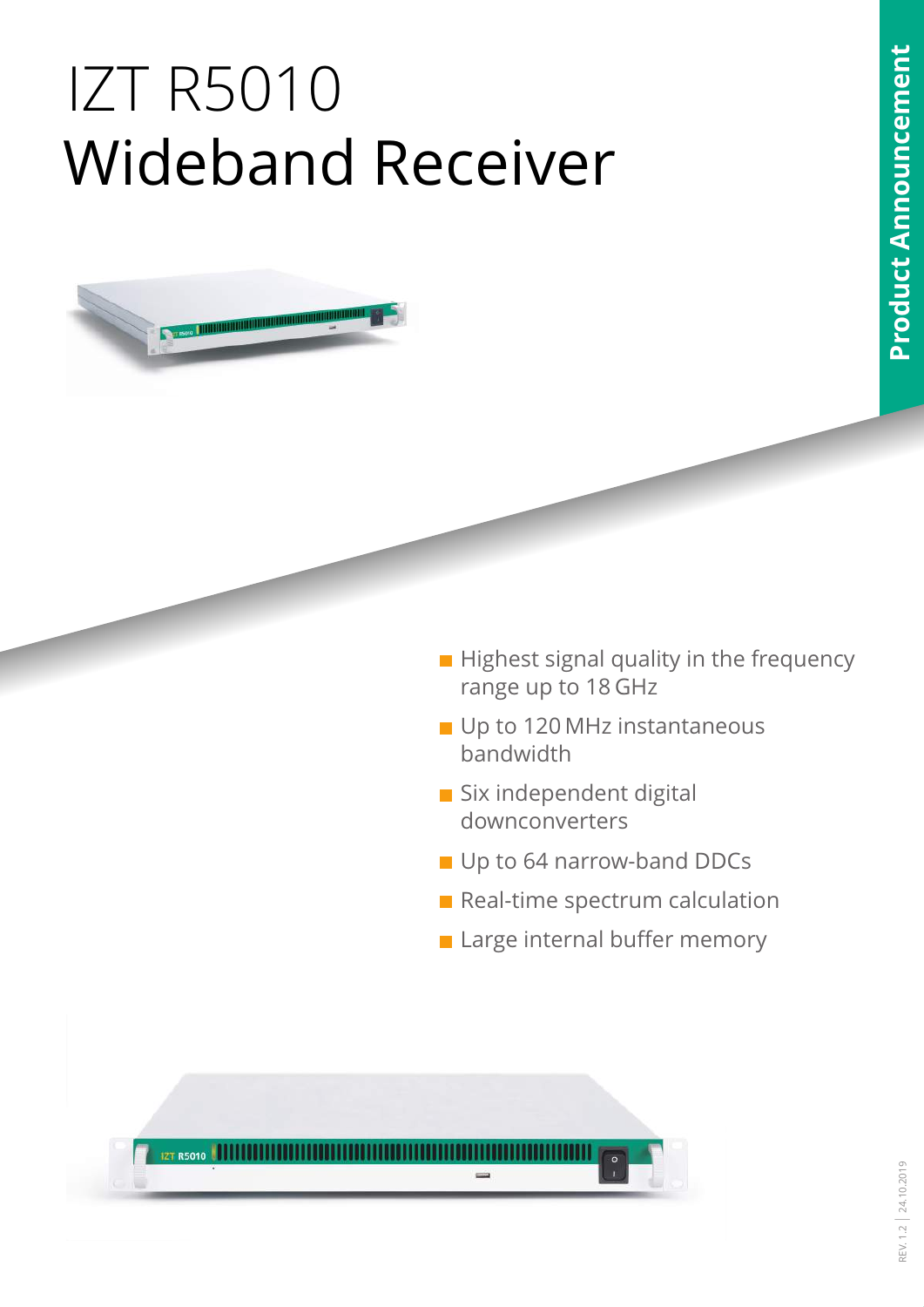### **Overview**

The IZT R5010 is a wideband receiver with frequency range up to 18 GHz, up to 120 MHz instantaneous bandwidth and powerful internal signal processing. Typical applications are COMINT Systems, satellite monitoring, broadband RF recorders or quality measurements in mobile communication networks.



**FIGURE 1:** IZT R5010 RECEIVER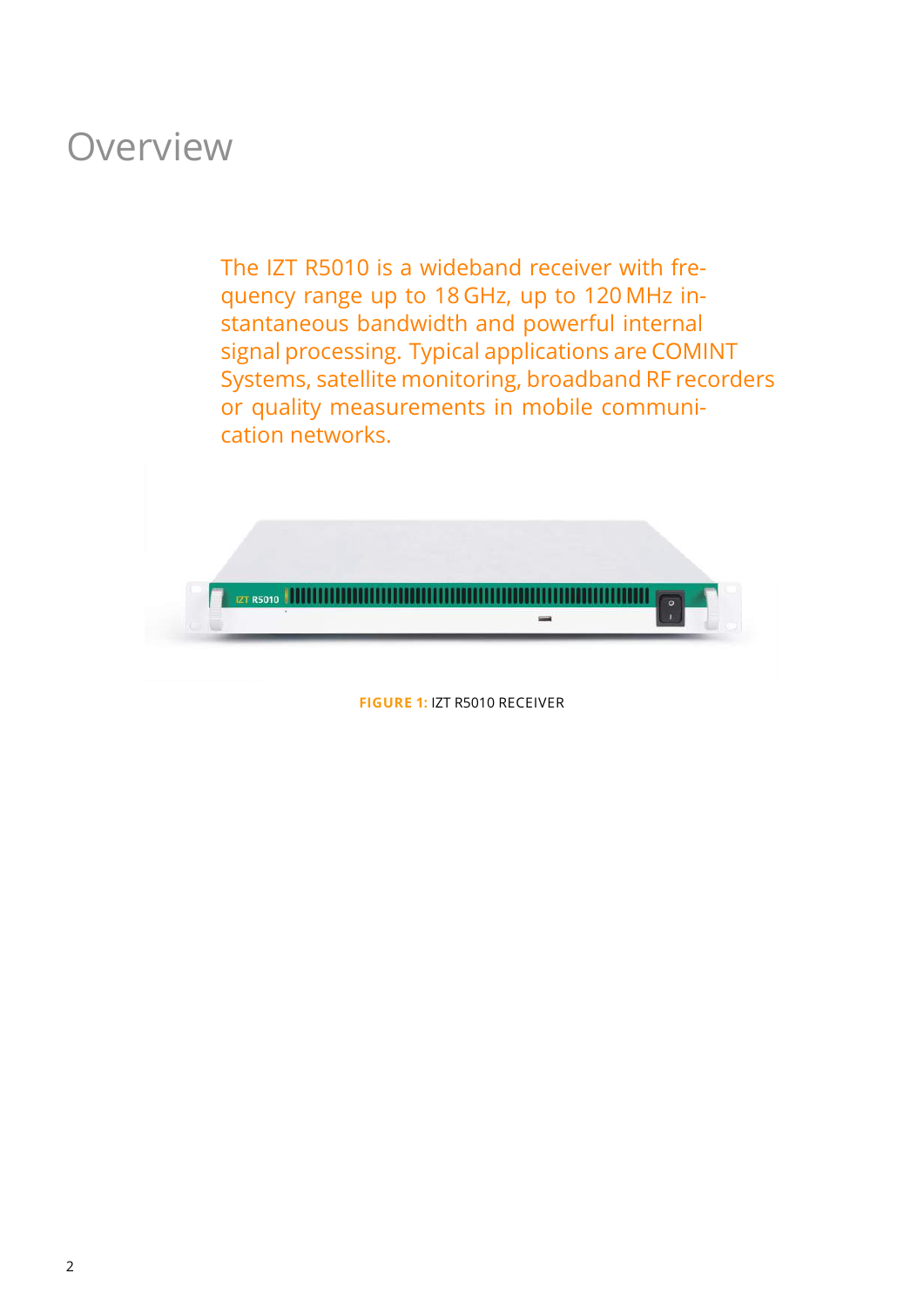### Key Features

#### **HIGHEST RECEPTION QUALITY**

The IZT R5010 uses IZT's latest generation of tuners with sub-octave preselectors, dual conversion and a variable 1st IF for maximum robustness against false reception and high-power mixers for maximum linearity. A low-noise preamplifier can be activated for maximum sensitivity. Built-in test equipment allows for end-toend verification and alignment of the receiver. The receiver can be operated in manual or automatic gain control mode. All internal clocks can be sychronized to an external source or the built-in GNSS receiver. The

available frequency range will be determined by the installed tuner modules:

- Configurable preselector with 16 high-/lowpass filters for direct sampling from 9 kHz to 140 MHz for highest performance up to the lower VHF range or alternatively
- Configurable preselector with 16 high-/lowpass filters for direct sampling from 9 kHz to 40 MHz for highest flexibility and performance in the HF range
- Superhet tuner for 20 MHz to 6000 MHz
- **Microwave frontend for 6 GHz to 18 GHz**



#### **FIGURE 2:** IZT R5010 RECEIVER

#### **LARGE INSTANTANEOUS BANDWIDTH AND SIX DDCS**

IZT R5010 uses latest FPGA technology for signal processing.

In its baseline configuration the IZT R5010 offers an instantaneous bandwidth of 60 MHz. Software option IZT R5010-BW1 increases the available bandwidth to 80 MHz. With option IZT R5010-BW2 the maximum bandwidth of 120 MHz will be activated.

Up to six DDC channels can be set up within the instantaneous bandwidth of the receiver. Each DDC can

handle the full bandwidth, so the only limitation is the maximum output streaming capacity of 20 Gb per second. The decimation is continuously variable and can be choosen independently for all six DDCs. With maximum decimation, the sample rate can be set as low as 10 kHz at the output of a DDC. The IZT R5010's flexible job control allows the user to define complex scan scenarios that will be executed by the receiver. The output data is provided via UDP as complex I/Q data with embedded meta data very similar to the proven IZT R3000 data format. Accurate time stamps allow for calculating the reception time for each sample down to sub-nanosecond accuracy.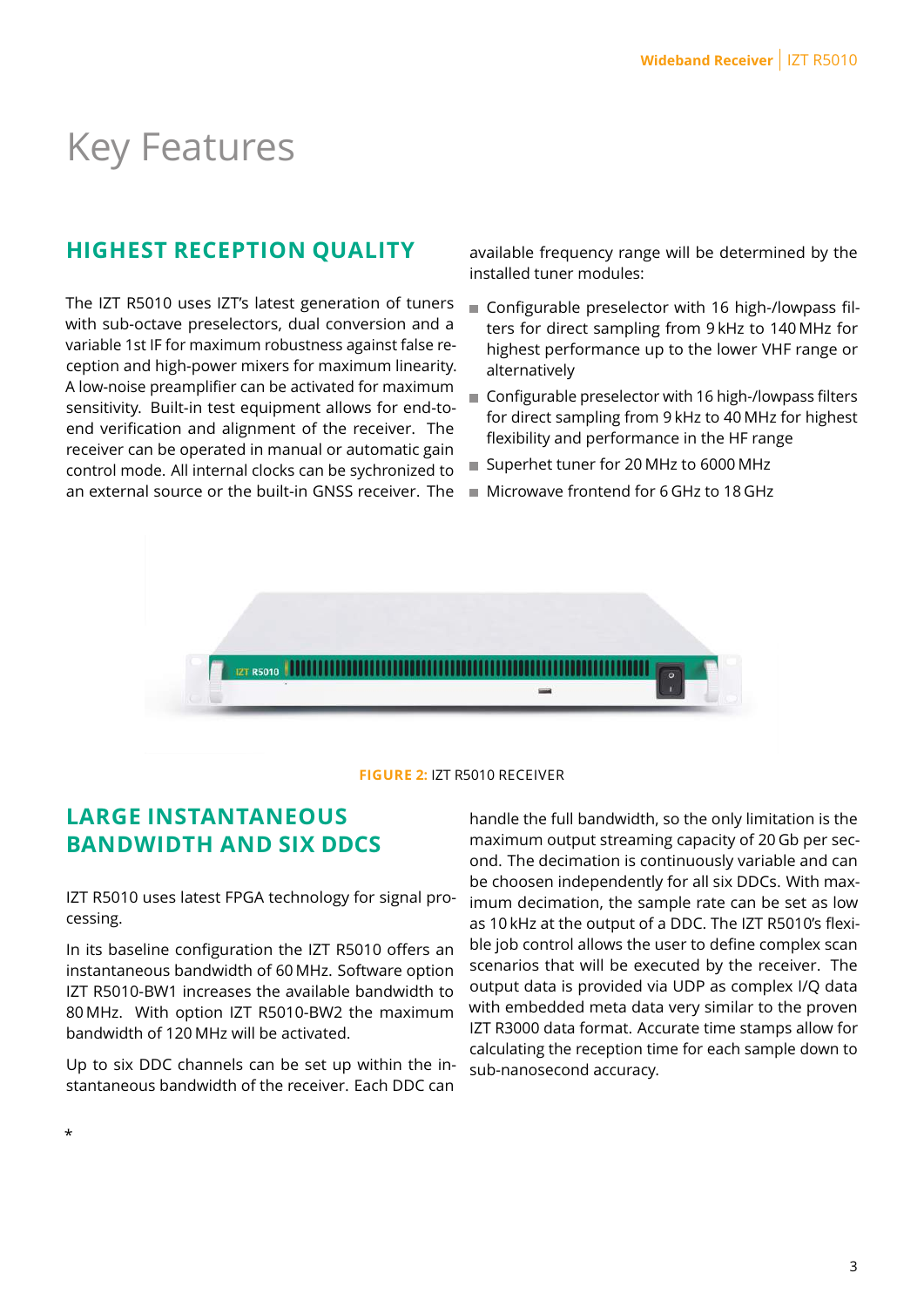

**FIGURE 3:** IZT R5010 RECEIVER BLOCK DIAGRAM

#### **BROADBAND PSD**

With option IZT R5010-PSD the receiver calculates a PSD with 32678 points in FPGA with very high frequency selectivity. The PSD is always connected to DDC0. By adjusting the variable decimation rate of the DDC, the bin spacing of the PSD can be set to an arbitrary value in the range of 1 kHz to 5 kHz. The bandwidth observed by the PSD will change accordingly from 29 MHz to up the full instantaneous bandwidth. To reduce the data rate, a RMS detector can accumulate frames before the result is sent to the host computer via the digital interface. The number of averages can be set between 1 and 4096.

#### **MULTICHANNEL DDC**

The option IZT R5010-DDCMC allows to further break down the output of DDC1 into up to 64 DDCs. The sum of the output sample rates of these 64 DDCs can be as high as the output sample rate of DDC1. The decimation factor in the Multichannel DDC can be set in powers of two between 2 and 64 and their center frequency can be arbitrarily set within the available bandwidth at the output of DDC1. In the examples below, DDC1 is set to an output sample rate of 128 megasamples per second. If the relative center frequency of DDC1 is set to 0, it will cover the full receiver instantaneous bandwidth. Possible configurations of the Multichannel DDC are:

- 2 DDCs with an output sample rate of 64 MSps or
- 4 DDCs with an output sample rate of 32 MSps or
- 8 DDCs with an output sample rate of 16 MSps or
- 16 DDCs with an output sample rate of 8 MSps or
- 32 DDCs with an output sample rate of 4 MSps or
- 64 DDCs with an output sample rate of 2 MSps

Combinations of the aforementioned sample rates will be possible as well, as long as the total sample rate is not exceeded, for example:

- 1 DDC with 64 MSps and one DDCs with 32 MSps or
- 1 DDC with 64 MSps, 1 DDCs with 32 MSps and two DDCs with 16 MSps or
- 2 DDCs with 32 MSps, one DDC with 16 MSps and eight DDCs with 2 MSps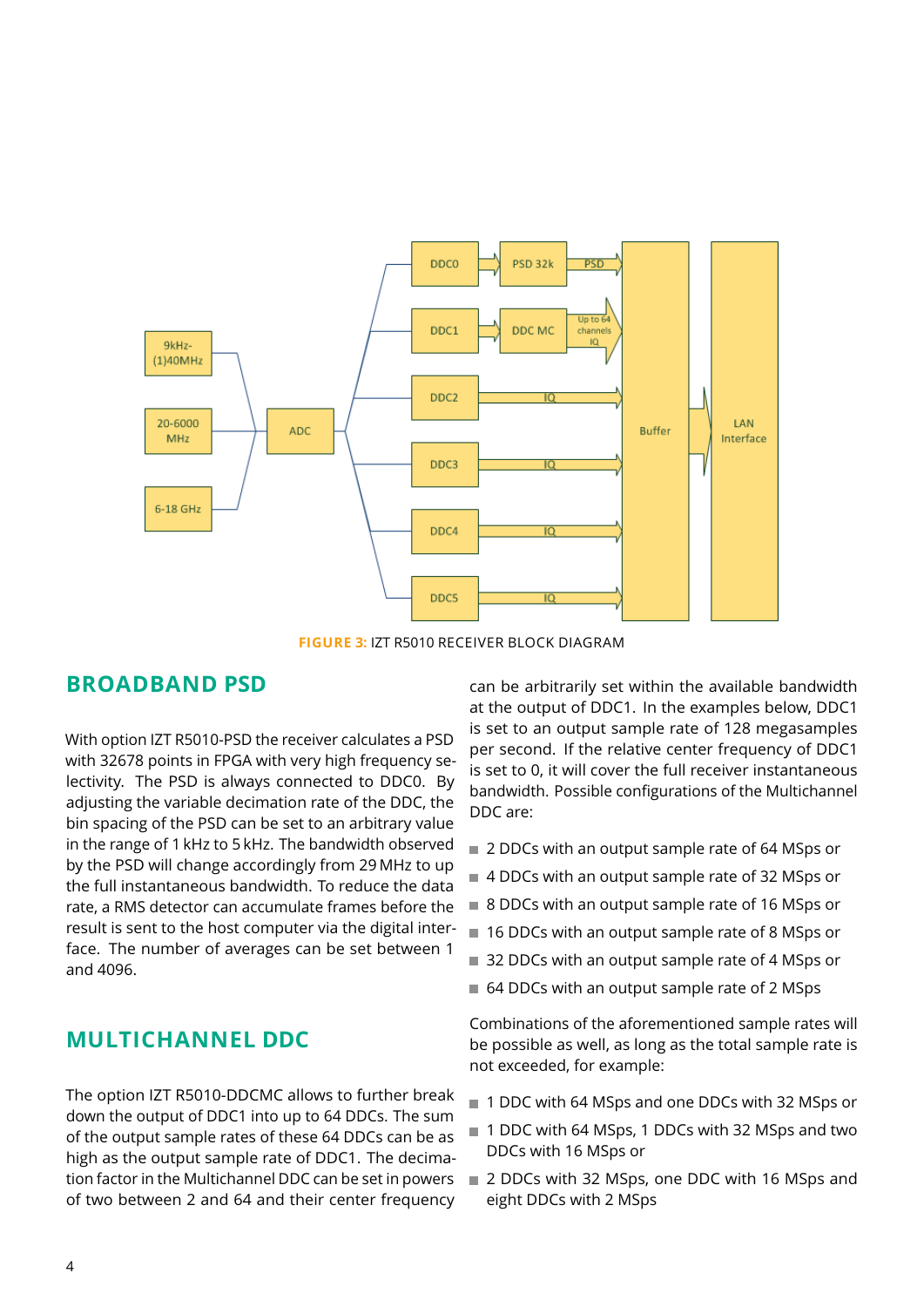The center frequencies of the DDCs are always independent and only constrained by the output bandwidth of DDC1. If the Multichannel DDC is deactivated, the output stream of DDC1 can be routed directly to the buffer and LAN interface.

#### **INTERNAL MEMORY BUFFER**

Not all use cases require or even support the continuous streaming of the large bandwidth. Therefore the IZT R5010 can be equipped with an optional internal

RAM buffer. With this option, the user can configure, which of the DDC channels will be routed to the buffer instead of the data output. Once the buffer is full, the respective stream will stop. Commanded by the user the content of the buffer will be streamed to the client at a data rate set by the user. With option IZT R5010- BUF1 a maximum number of 256 megasamples can be stored. The maximum available memory depth is 1280 megasamples with option IZT R5010-BUF2. Operation through the buffer and continuous streaming may happen in parallel, as long as the maximum capacity of the output interface is not exceeded.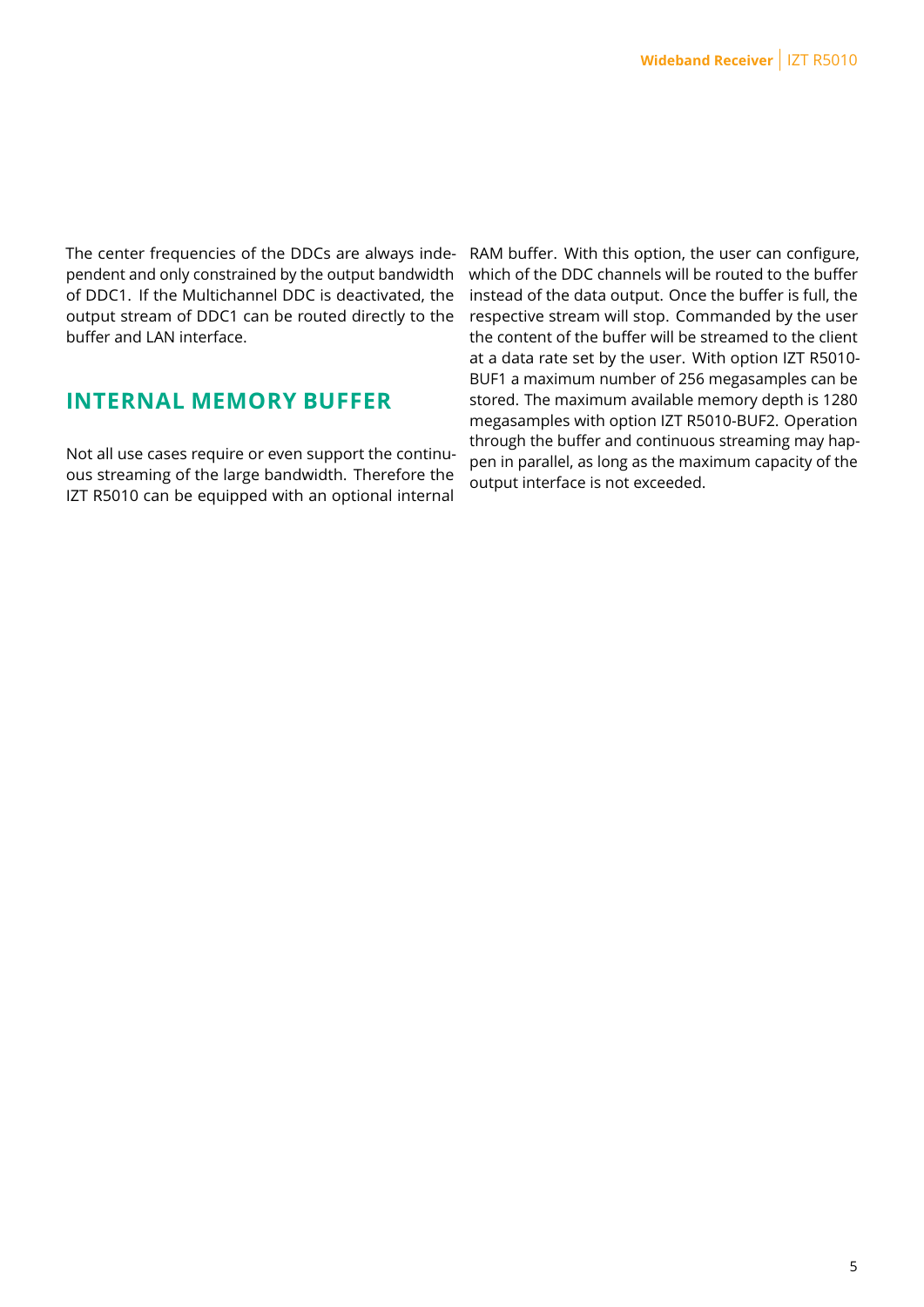## Specifications

| <b>Option</b>           | <b>Description</b>                      |
|-------------------------|-----------------------------------------|
| Frequency range         | 20 MHz - 6000 MHz                       |
| Noise figure            | 15dB                                    |
| Instantaneous bandwidth | Up to 120 MHz                           |
| Number of DDCs          | Up to six                               |
| Preselector             | 14 bands, electronic switching          |
| Conversion scheme       | Dual conversion with variable 1st IF    |
| Data output             | UDP via two 10 Gbps optical LAN outputs |
| <b>PSD</b>              | 32768 points                            |
| Mechancial size         | 19", 1U                                 |
| Power consumption       | Approx. 100 W                           |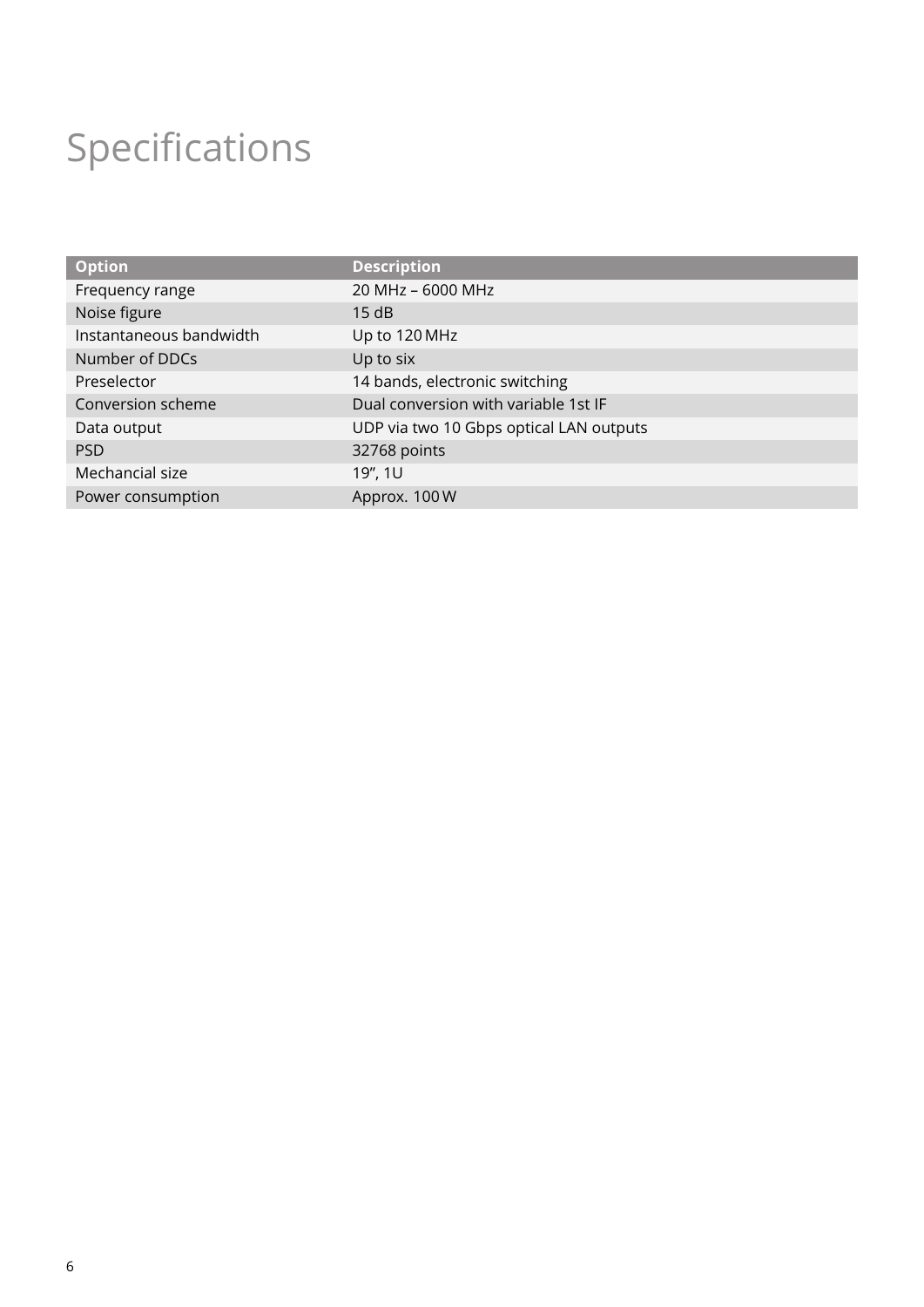## Ordering Guide

| <b>Option</b>         | <b>Description</b>                                       |
|-----------------------|----------------------------------------------------------|
| <b>IZT R5010-CHS</b>  | Base Unit, 60 MHz bandwidth, 1 channel (DDC)             |
| <b>IZT R5010-HF</b>   | HF Frontend frequency range 9 kHz - 40 MHz               |
| IZT R5010-HVHF        | HVHF Frontend frequency range 9 kHz - 140 MHz            |
| <b>IZT R5010-RF6</b>  | Frontend frequency range 20 MHz - 6 GHz                  |
| IZT R5010-RF18        | Frequency Range Extension 6 GHz - 18 GHz 1               |
| <b>IZT R5010-REF</b>  | Internal GNSS Receiver for synchronization               |
| <b>IZT R5010-BUF1</b> | 256 MS Internal Snapshot Memory                          |
| <b>IZT R5010-BUF2</b> | 1280 MS Internal Snapshot Memory <sup>2</sup>            |
| <b>IZT R5010-BW1</b>  | 80 MHz receiver bandwidth                                |
| <b>IZT R5010-BW2</b>  | 120 MHz receiver bandwidth 3                             |
| <b>IZT R5010-MC</b>   | Six Independent Channels (DDC) within receiver bandwidth |
| <b>IZT R5010-DDC</b>  | Up to 64 DDCs within receiver bandwidth                  |
| <b>IZT R5010-PSD</b>  | 32768-point PSD Spectrum                                 |
|                       |                                                          |

<sup>&</sup>lt;sup>1</sup> Requires R5010-RF6

<sup>2</sup>Option BUF2 includes BUF1

<sup>&</sup>lt;sup>3</sup>Option BW2 includes BW1